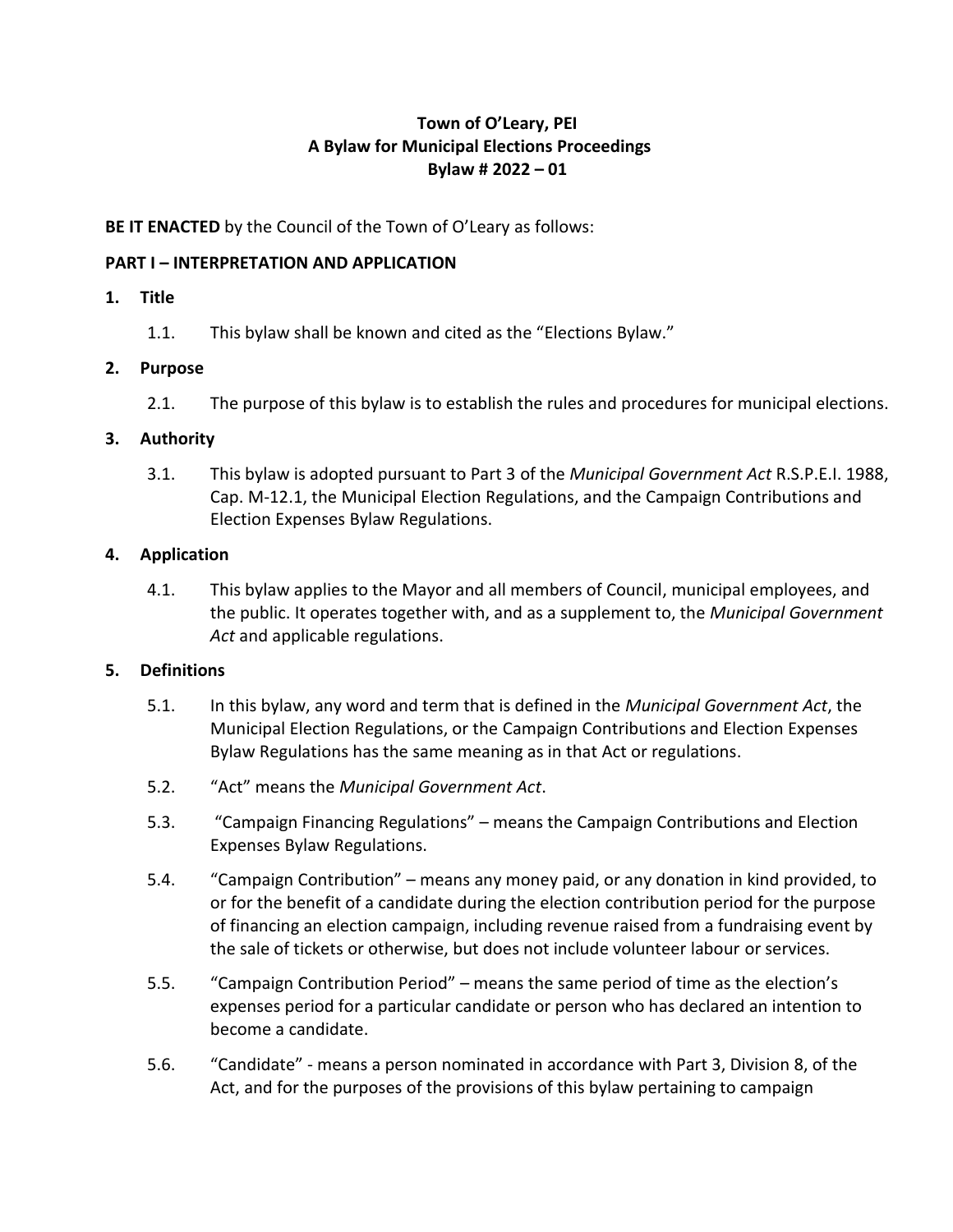contributions and election expenses, includes a person who has declared an intention to run as a candidate in accordance with clause 2(1)(a) of the Campaign Contributions and Election Expenses Bylaw Regulations.

- 5.7. "Chief Administrative Officer" or "CAO" means the administrative head of the Municipality as appointed by council under clause 86(2)(c) of the Act*.*
- 5.8. "Council" means the mayor and other members of the council of the municipality.
- 5.9. "Councillor" means a member of council other than the mayor.
- 5.10. "Election Expense" means the cost of goods and services, and the value of any donation in kind, used by or for the benefit of the candidate for the purpose of a candidate's election campaign, but does not include audit fees or volunteer labour or services.
- 5.11. "Election Expenses Period" means the period in an election year beginning when a person publicly declares the person's intention to run as a candidate for municipal office, whether in person or by electronic means, and ending, in the case of an election, on the earlier of election day, and the declaration by the municipal electoral officer that the candidate is elected. In the case of a by-election, the election expenses period means the date when council sets the election day and ends on the earlier of election day, and the declaration by the municipal electoral officer that the candidate is elected.
- 5.12. "Election Regulations" means the Municipal Election Regulations.
- 5.13. "Employee" means, except as provided elsewhere in the Act, a person who performs work for a municipality for pay, and includes a person on leave from employment with a municipality, a person being trained by a municipality to perform work for the municipality, a person retained under an employment contract to perform work for the municipality, and any other person or class of person designated as an employee by the Minister, but does not include an independent officer, as defined in the Act. In Part 3 of the Act respecting candidacy for election, employee also means any employee of a controlled corporation, but does not include a volunteer firefighter who is not otherwise employed by the municipality.
- 5.14. "List of Electors" means the preliminary list of electors, supplementary list of electors or the official list of electors, as the context requires;
- 5.15. "Municipal Electoral Officer" means the person appointed under section 40 of the Act to be responsible for the administration of the election.
- 5.16. "Municipality" means the Town of O'Leary.

# **6. Interpretation**

6.1. This bylaw is to be given a broad, liberal interpretation in accordance with applicable legislation, regulations, and the definitions set out in them.

# **Part II –Employee Election Activities**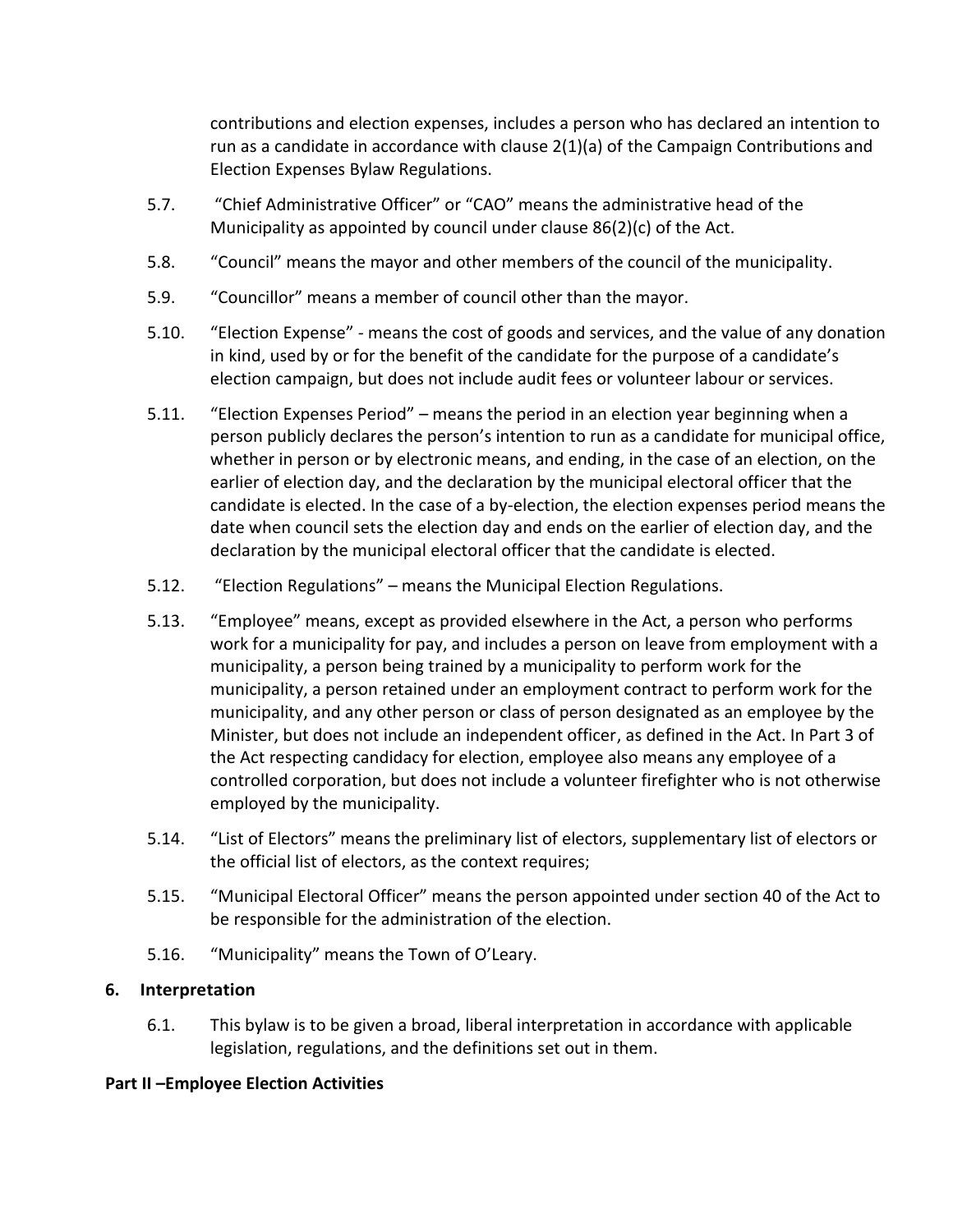# **7. General**

7.1. All employee election activities and interaction with employees relating to elections shall be undertaken in accordance with subsections 35(1) and (2) of the Act.

# **Part III – Campaign Contributions and Election Expense Disclosure**

# **8. Election Expenses**

- 8.1. Pursuant to clause 2(1)(a) of the Campaign Financing Regulations, in the case of an election, the election expenses period is the period in an election year beginning when a person publically declares their intention to run as a candidate (in person or by electronic means) and ending on the election day or the declaration that the candidate is elected, whichever is earlier.
- 8.2. Pursuant to clause 2(1)(b) of the Campaign Financing Regulations, in the case of a byelection, the election expenses period is the period beginning when Council sets the date of the election day and ending on the earlier of election day and the declaration that the candidate is elected.
- 8.3. Except as provided in Section 8.4 of this bylaw, pursuant to subsection 2(2) of the Campaign Financing Regulations, election expenses shall only be incurred by or on behalf of a candidate during the election expenses period.
- 8.4. Pursuant to subsection 2(3) of the Campaign Financing Regulations, expenses related to the preparation of advertising materials and signs may be incurred prior to the election expenses period. These expenses shall be recorded and disclosed as election expenses in accordance with the provisions of this bylaw.
- 8.5. Pursuant to subsection 3(1) of the Campaign Financing, the maximum allowable election expenses of a candidate for mayor is \$50,000.
- 8.6. Pursuant to subsection 3(2) of the Campaign Financing, the maximum allowable election expenses of a candidate for councillor is \$10,000
- 8.7. Pursuant to section 10 of the Campaign Financing Regulations, election expenses incurred by a candidate in an election shall not be carried forward to be considered as an allowable election expenses in a subsequent election.

# **9. Campaign Contributions**

- 9.1. Campaign contributions shall only be received by a candidate during the campaign contribution period as defined in the Campaign Financing Regulations.
- 9.2. Pursuant to subsection 4(1) of the Campaign Financing Regulations and effective January 1, 2019, the following may contribute to a candidate's campaign in an election or byelection:
	- (a) an individual;
	- (b) an organization;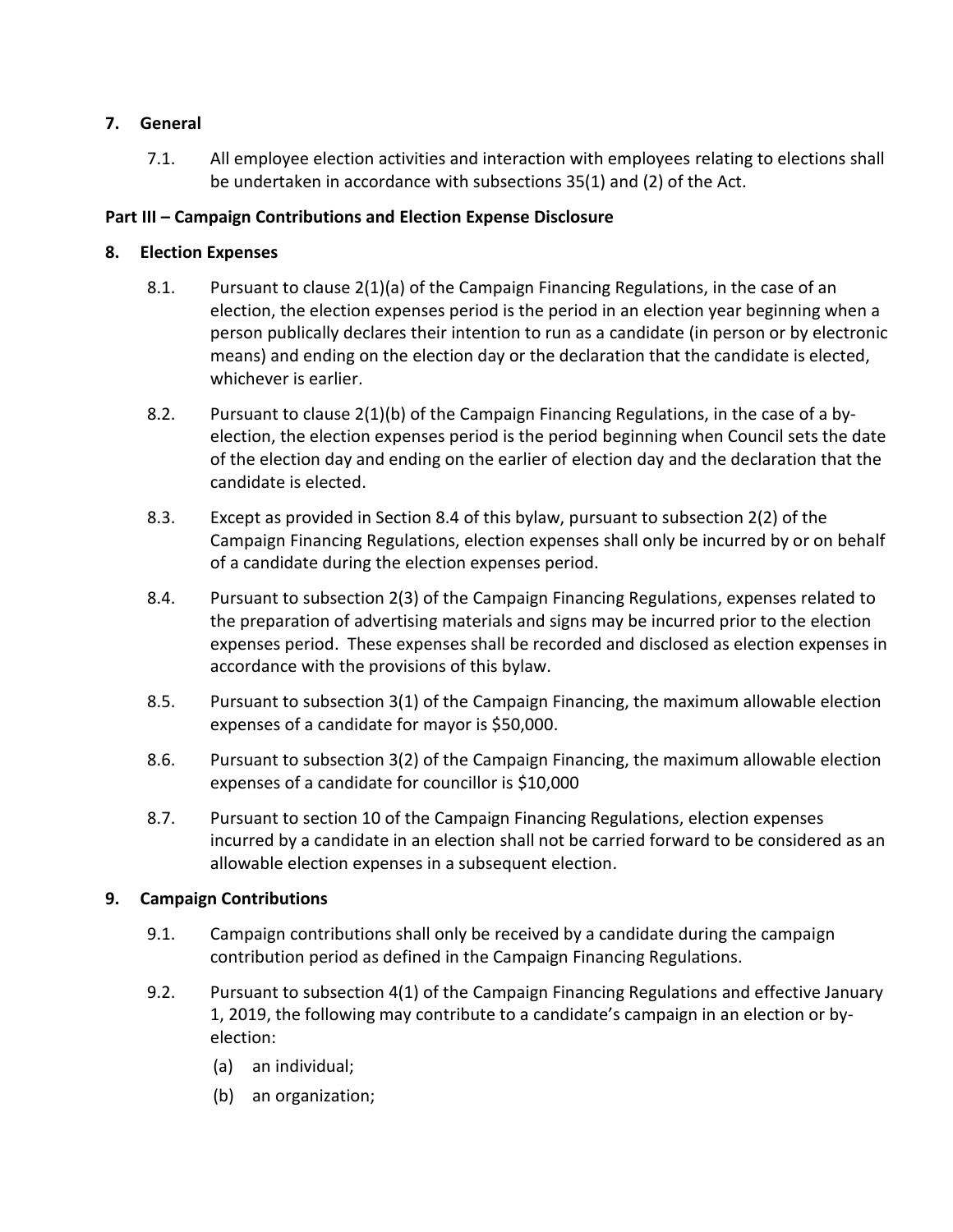- (c) a union;
- (d) a corporation;
- 9.3. Pursuant to subsection 4(2) of the Campaign Financing Regulations, a contributor shall not make a contribution exceeding \$1,575 to any one candidate for Mayor in an election.
- 9.4. Pursuant to subsection 4(3) of the Campaign Financing, a contributor shall not make a contribution exceeding \$1,575 to any one candidate for Councillor in an election.
- 9.5. Pursuant to subsection 4(4) of the Campaign Financing Regulations, neither a candidate nor that candidate's spouse shall make a contribution to that candidate's own election campaign exceeding the difference between the maximum expenditure amount and the total contributions from other contributors .
- 9.6. Pursuant to subsection 8(1) of the Campaign Financing Regulations, no candidate shall accept anonymous campaign contributions.
- 9.7. Pursuant to subsection 8(2) of the Campaign Financing Regulations, where a candidate receives an anonymous campaign contribution, the candidate shall ensure that the contribution is not used or spent, but is donated to a registered charity of the candidate's choice within 30 days of receipt of the contribution.

# **10. Candidate Records**

- 10.1. Pursuant to subsection 5(1) of the Campaign Financing Regulations, a candidate shall keep complete and proper accounting records of all campaign contributions and election expenses.
- 10.2. Pursuant to subsection 5(2) of the Campaign Financing Regulations, a candidate must ensure that:
	- (a) proper records are kept of receipts and expenses;
	- (b) a record is kept of the value of every campaign contribution, whether the contribution is in the form of money, goods or services, and the name and address of the contributor;
	- (c) receipts are provided to the contributor for every campaign contribution referred to in section 10.2(b) of this bylaw; and
	- (d) all records kept in accordance of this section remain in the possession and under control of the candidate or the candidate's agent at all times.

# **11. Candidate Disclosure: Filing and Records Retention**

11.1. Pursuant to subsection 6(2) of the Campaign Financing Regulations, a candidate shall file a disclosure statement of the candidate's campaign contributions and election expenses, listing all campaign contributions and all elections expenses.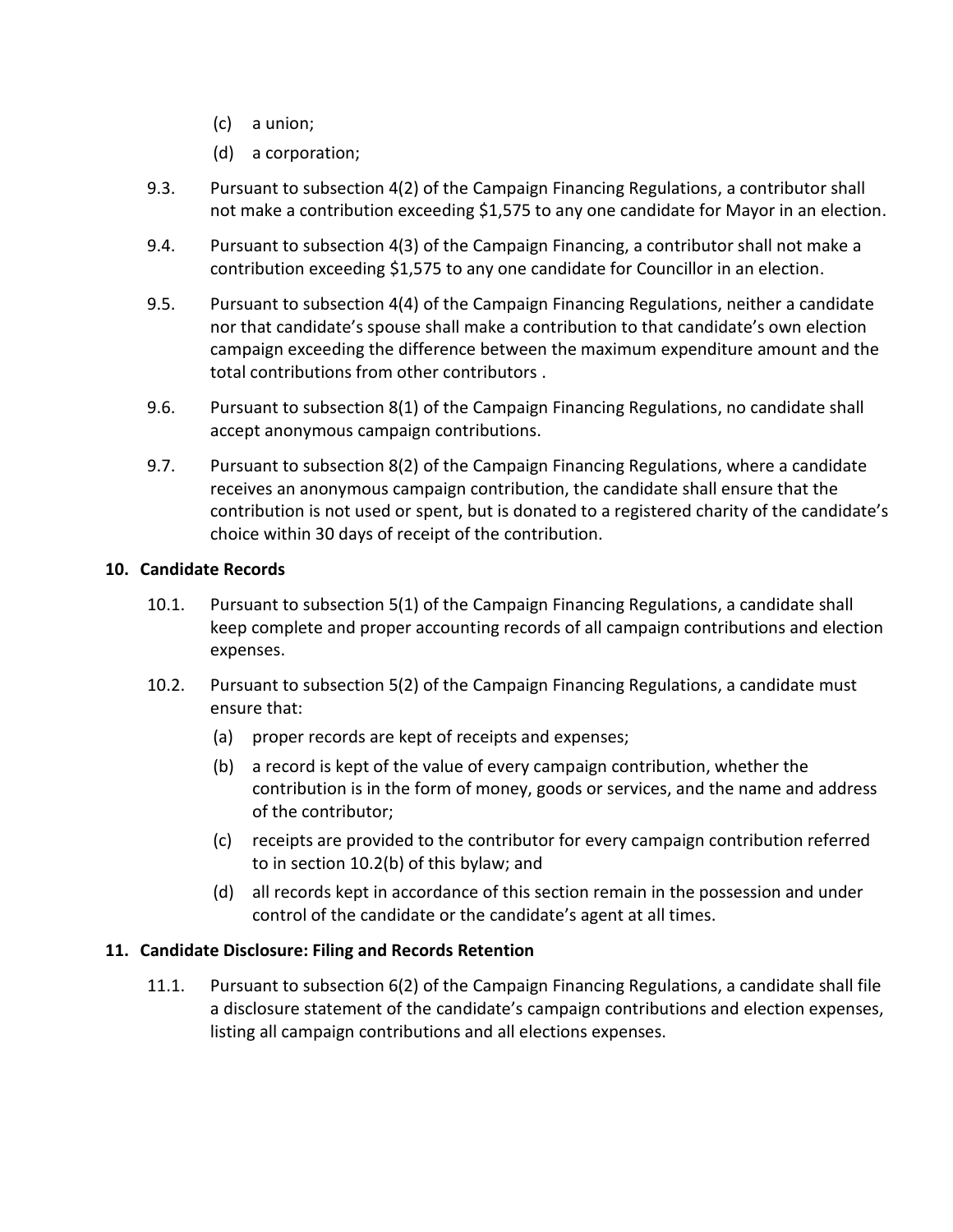- 11.2. The disclosure statement shall be in writing in the form approved by the Minister and shall be filed with the Municipal Electoral Officer within two months following the date of a municipal election.
- 11.3. If the MEO is no longer appointed, the candidate shall file the disclosure statement with the CAO.
- 11.4. Pursuant to subsection 6(3) of the Campaign Financing Regulations, a candidate's disclosure statement shall include:
	- (a) a statutory declaration that states the total campaign contributions and the total election expenses of the candidate for that election campaign, and whether there is any surplus;
	- (b) the following information in relation to campaign contributions:
		- i. the name and address of each contributor whose cumulative campaign contribution exceeded \$250;
		- ii. the cumulative amount that each of the named contributors has given to the candidate;
		- iii. the cumulative total of all contributions under \$250;
		- iv. If no contributor's cumulative campaign contribution exceeded \$250, a notation to that effect;
	- (c) a list of all election expenses and campaign contributions;
	- (d) a full accounting of all election expenses and campaign contributions relating to fundraising events;
	- (e) a description and estimated value of each donation in kind; and
	- (f) a description and estimated value of each loan received for the purposes of the election campaign.
- 11.5. Pursuant to section 7 of the Campaign Financing regulations, no candidate shall file a false, misleading or incomplete disclosure statement.
- 11.6. Pursuant to subsection 9(1) of the Campaign Financing Regulations, where a candidate's disclosure statement filed in accordance with 11.1 of the bylaw discloses a surplus of campaign contributions in the form of money, a named contributor's monetary campaign contribution shall be returned to the contributor, on a pro-rated basis, where
	- (a) the candidate withdraws from the election prior to election day; and
	- (b) the contributor requests in writing to the candidate, within 14 days of the candidate's withdrawal, the return of the campaign contribution.
- 11.7. Subject to a refund of a named contributor's campaign contribution pursuant to subsection 11.6 of this bylaw, where a candidate's disclosure statement filed in accordance with 11.1 of the bylaw discloses a surplus of campaign contributions in the form of money, the candidate shall turn over the remaining surplus to the CAO to be used for municipal purposes.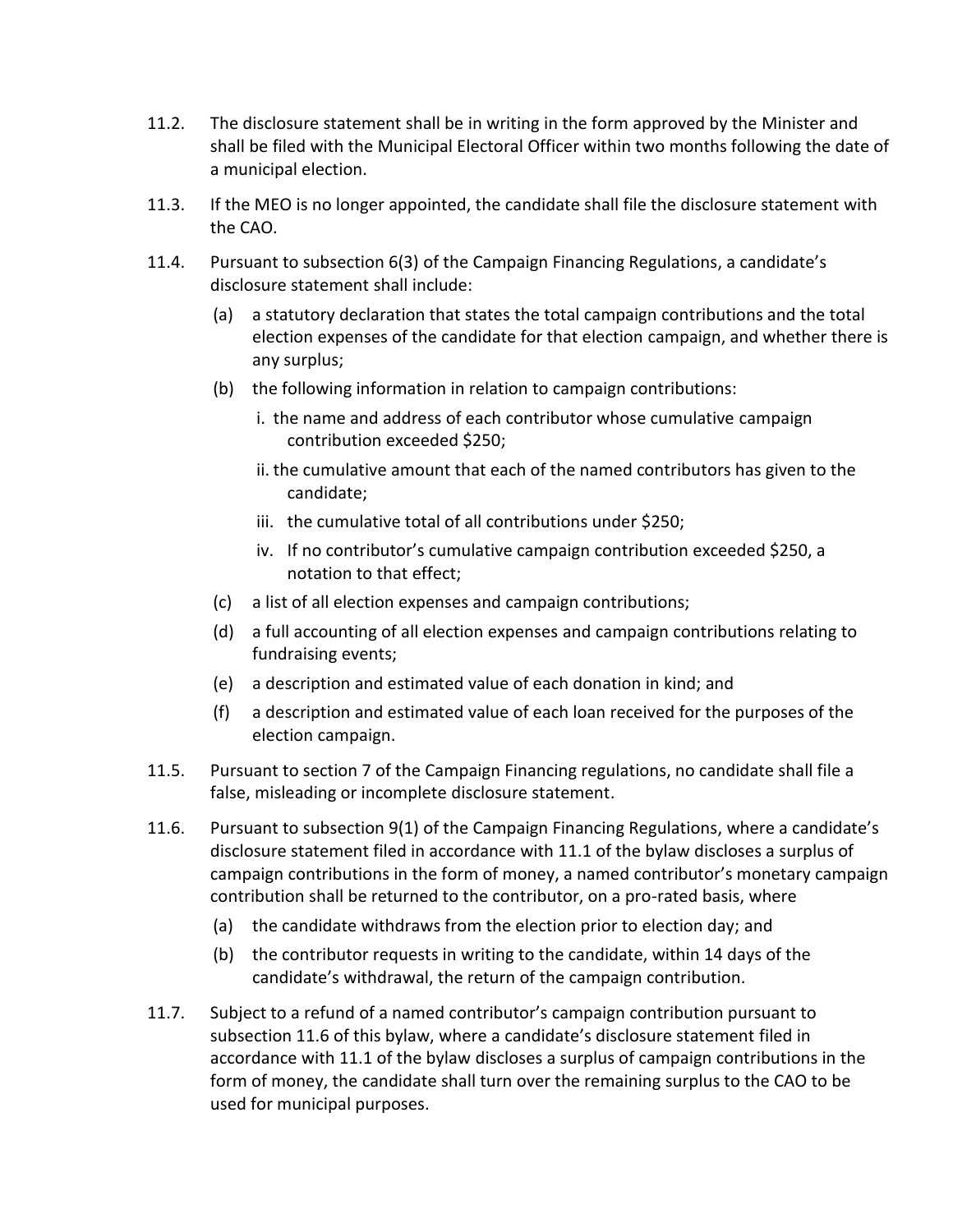- 11.8. Pursuant to subsection 11 (1) of the Campaign Financing Regulations, all documents filed with the municipal electoral officer shall be delivered by the municipal electoral officer to the chief administrative officer of the municipality within two weeks after the time specified in section 11(2) of the bylaw for filing the documents.
- 11.9. Pursuant to subsection 11(2) of the Campaign Financing Regulations, the CAO shall retain the documents referred to in 11.8 of this bylaw in accordance with the records retention and disposal schedule of the municipality that is established pursuant to section 117 of the Act.
- 11.10. Pursuant to subsection 11(3) of the Campaign Financing Regulations, all documents filed with the MEO and retained by the CAO under section 11.9 of this bylaw are public documents and may, upon request, be available for inspection on request to the CAO during regular officer hours.
- 11.11. Pursuant to subsection 12(1) of the Campaign Financing Regulations, a candidate, whether elected or not, shall retain all records required pursuant to the regulations for no less than seven years.
- 11.12. Pursuant to subsection 12(2) of the Campaign Financing Regulations, the MEO, or the CAO if the MEO is no longer appointed, may require a candidate (whether elected or not) to provide additional information and supporting documentation in respect of the candidate's disclosure statement at any time within the seven-year period referred to in section 11.11 of this bylaw.

# **12. Reporting**

- 12.1. Pursuant to subsection 11(4) of the Campaign Financing Regulations, the CAO shall forward to Council a report summarizing the disclosure statement of each candidate, noting any candidate who has exceeded the limit on election expenses pursuant to sections 8.5 and 8.6 of this bylaw and the name of any candidate who failed to file the required disclosure statement.
- 12.2. Pursuant to subsection 11(5) of the Campaign Financing Regulations, the CAO shall ensure that the summary referred to in section 12.1 of this bylaw is posted in a conspicuous place in the municipality and/or on the website of the municipality for a period of at least 6 months
- 12.3. Pursuant to subsection 11(6) of the Campaign Financing Regulations, the CAO shall ensure that the filed disclosure statement of each candidate who sought election in the immediately preceding election (whether elected or not) is posted on the website of the municipality for a period of at least 6 months.

# **13. Complaints & Compliance**

- 13.1. Pursuant to **subsection** 12(3) of the Campaign Financing Regulations, where:
	- (a) a candidate fails or refuses to provide the additional information and supporting documentation referred to in section 11.12 of the bylaw; or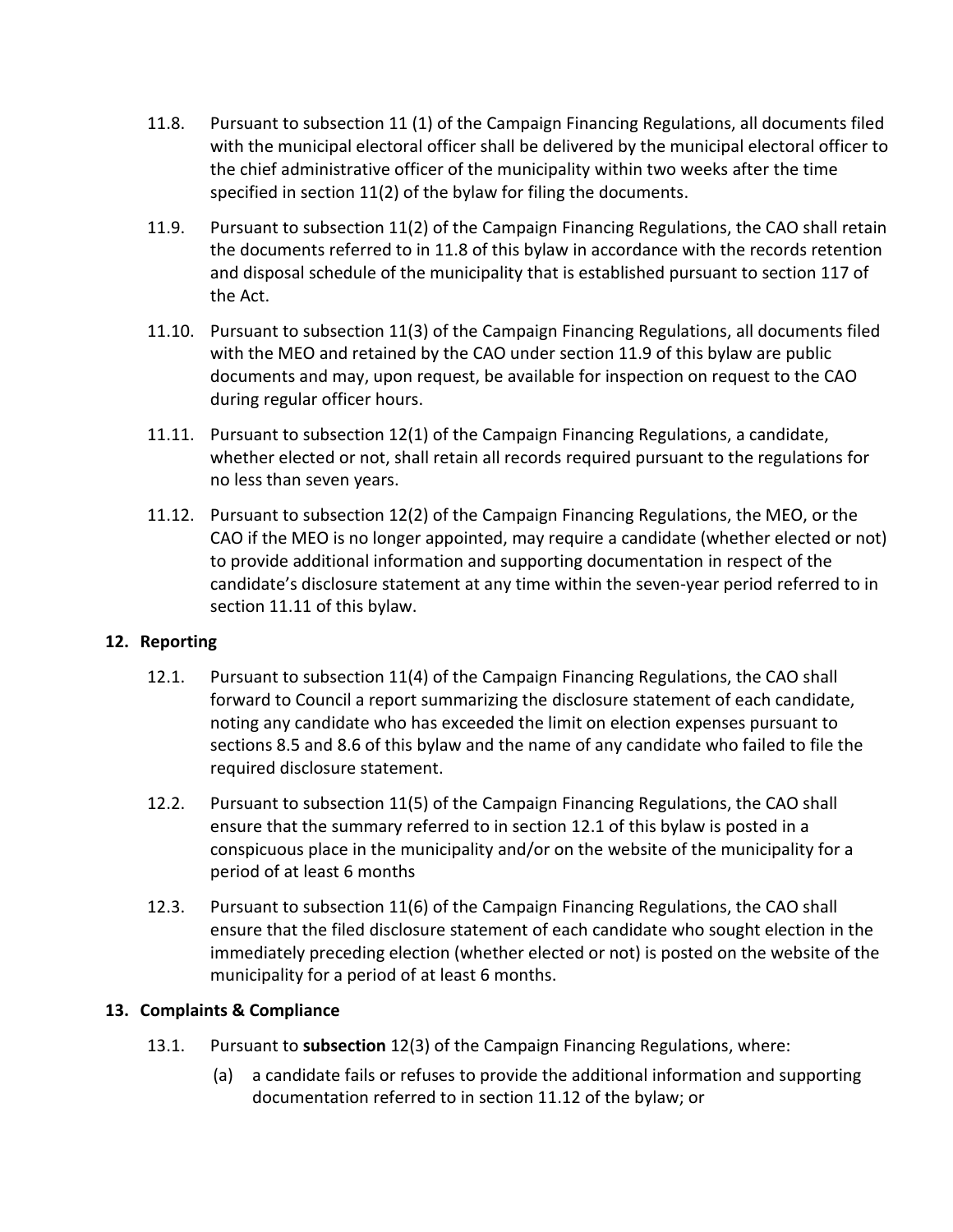(b) the MEO or CAO, as the case may be, is not satisfied with the additional information and supporting documentation provided by the candidate;

The MEO or CAO, as the case may be, refer the matter to Council.

- 13.2. Pursuant to subsection 12(4) of the Campaign Financing Regulations, Council may:
	- (a) determine that no further action is required;
	- (b) order the candidate to provide the additional information and supporting documentation required under section 11.12 of the bylaw; or
	- (c) take any further action the Council considers appropriate.
- 13.3. Pursuant to subsection 12(5) of the Campaign Financing Regulations, an elector of the municipality may in writing make a complaint that relates to information contained in a candidate's disclosure statement and deliver the complaint to the MEO, or the CAO if the MEO is no longer appointed.
- 13.4. Pursuant to subsection 12(6) of the Campaign Financing Regulations, the MEO or the CAO, as the case may be, who receives a complaint from an elector under section 13.3 of this bylaw may:
	- (a) determine that no further action is required;
	- (b) require the candidate who is the subject of the complaint to provide additional information under section 11.12 of the bylaw, or
	- (c) refer the matter to Council to be deal with under section 13.2 of this bylaw.

# **14. Offences and Penalties**

- 14.1. Pursuant to subsection 13(1) of the Campaign Financing Regulations, a person who contravenes a provision of this bylaw is guilty of an offence and liable on summary conviction to a fine of \$2,000.
- 14.2. Pursuant to clause 13(2)(a) of the Campaign Financing Regulations, a conviction for an offence referred to in section 14.1 of this bylaw does not relieve the person convicted, including a candidate referred to in section 13.2(b) of this bylaw, from the requirement to comply with this bylaw.
- 14.3. Pursuant to clause 13(2)(b) of the Campaign Financing Regulations, the convicting judge may, in addition to any fine imposed, order the person to do any act or work, within the time specified by the judge in the order, to comply with the provisions of this bylaw.
- 14.4. Pursuant to subsection 14(1) of the Campaign Financing Regulations, where a candidate who is elected has contravened any provision of this bylaw and is convicted of an offence in respect of that contravention, the candidate is disqualified from office and shall resign immediately.
- 14.5. Pursuant to subsection 14.(2) of the Campaign Financing Regulations and despite 14.4 of this bylaw, a candidate may not be required to resign where a judge of the Supreme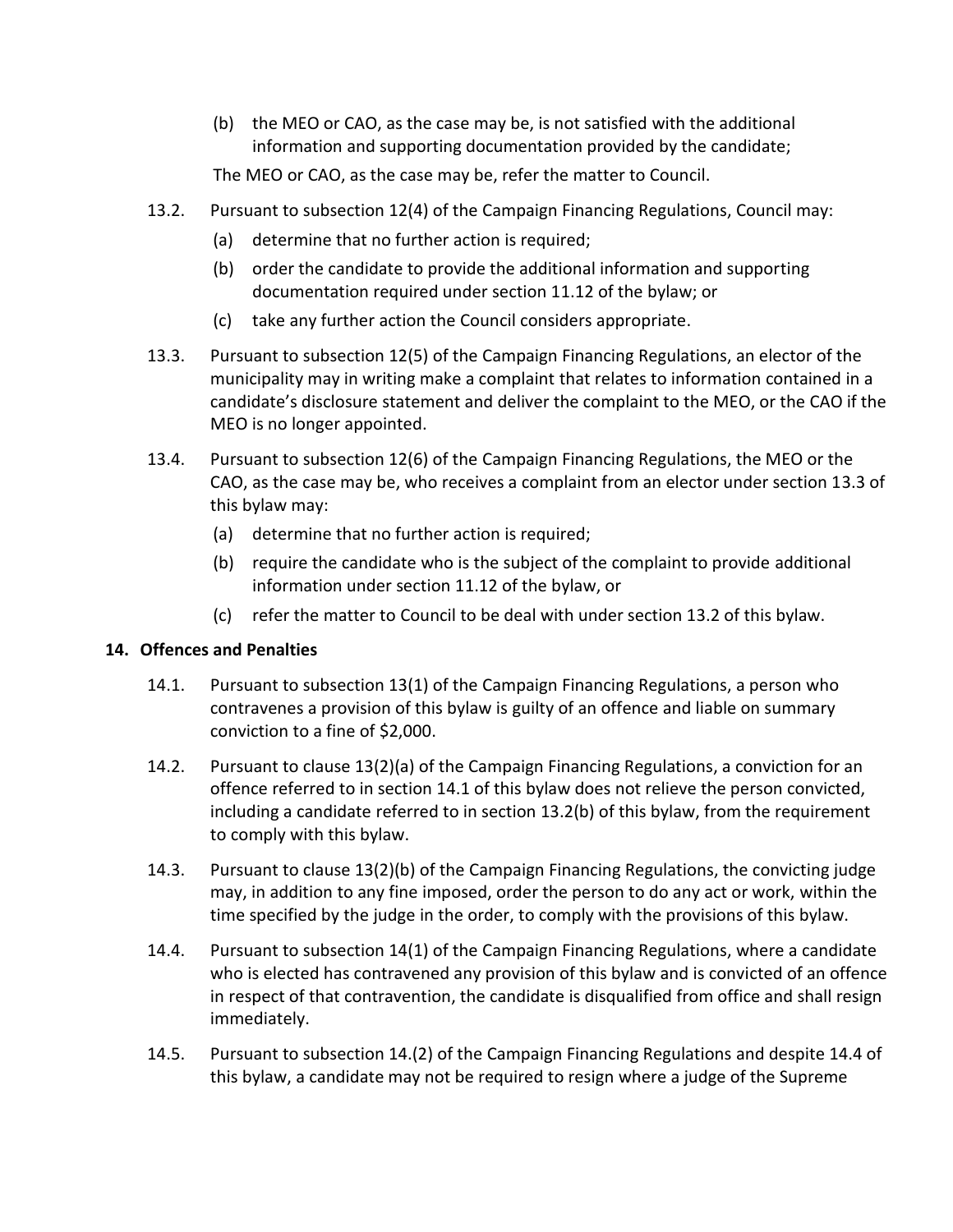Court decides that the contravention of the candidate arose through inadvertence or by reason of an honest mistake.

# **PART IV – List of Electors**

# **15. Agreement with Elections PEI**

- 15.1. Pursuant to subsection 41(2) of the Act, the Council of the Town of O'Leary shall enter into an agreement with the Chief Electoral Officer of Prince Edward Island to obtain data to be used in preparation of a list of electors.
- 15.2. The Municipal Electoral Officer may supplement the information obtained from the agreement with the Chief Electoral Officer of Prince Edward Island with information from any source that, in the opinion of the Chief Electoral Officer, is relevant to ensuring the list of electors is accurate.

# **16. Protection of Privacy**

- 16.1. Personal information in respect of an elector that is collected or obtained for the purpose of an election
	- (a) shall be used only for the purpose for which it was collected or obtained; and
	- (b) shall be disclosed only to the Chief Electoral Officer for a purpose for which the Chief Electoral Officer has responsibility under this or any other enactment.

# **17. Voters Not on List**

17.1. Pursuant to subsection 45(2) of the Election Regulations, electors not appearing on the official list of voters may register at the time of attendance at a voting opportunity if the person is eligible to vote under the Act.

# **Part V – Advance Polls**

# **18. Advance polls**

**18.1 An advance poll will be held in accordance with section 45 of the Act and section 43 of the Election Regulations** 

# **Part VI – Administering the Election**

# **19. Location of office**

19.1. Pursuant to sections 10 and 11 of the Election Regulations, the election office shall be opened from the fourth Wednesday before the election at O'Leary Town Complex, 18 Community Street, O'Leary, PE and shall be open with hours to be determined by the Municipal Electoral Officer between 9 am and 9pm, and must be open while advance polling station and election day polls are open.

# **20. Candidates**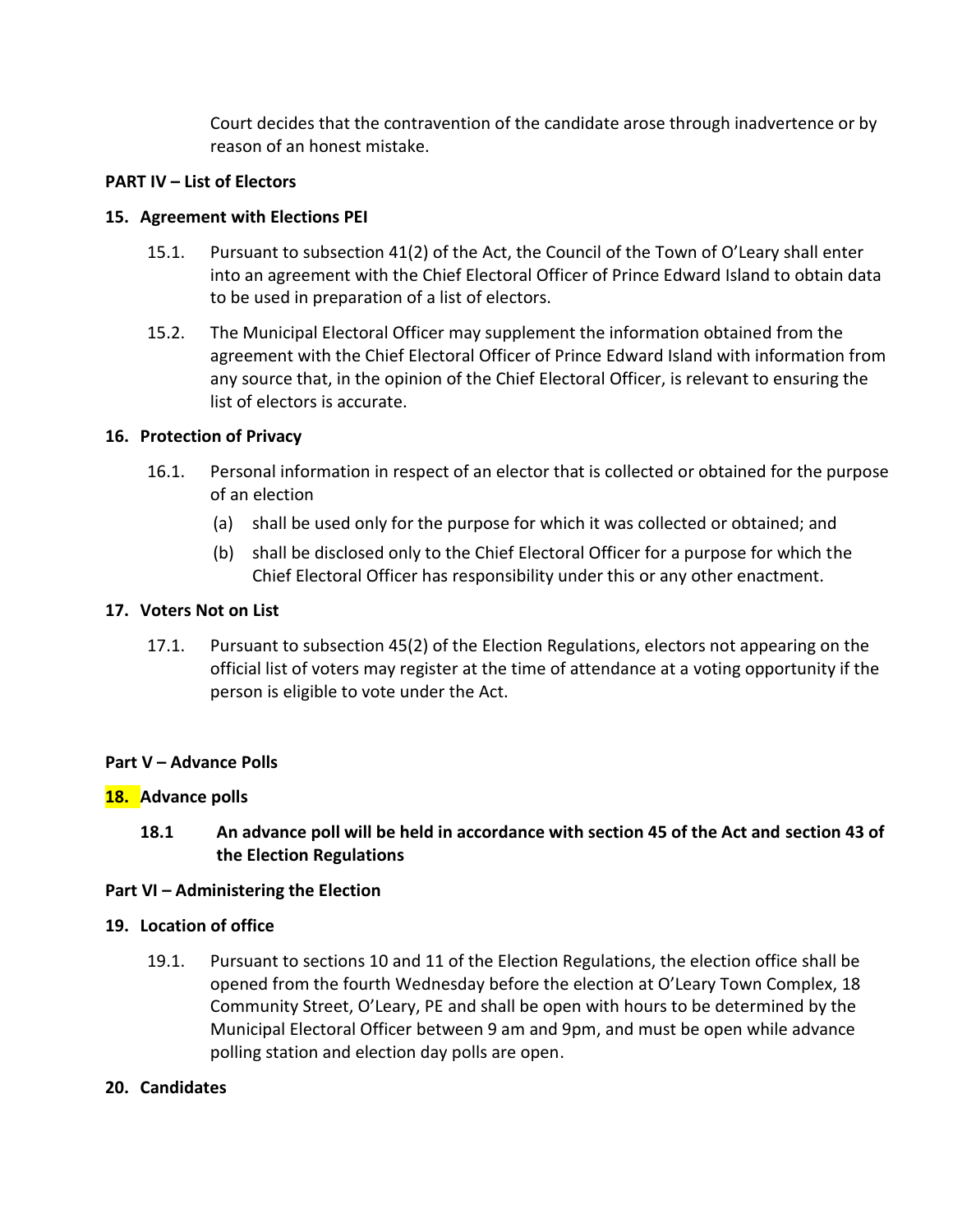20.1. Pursuant to subsection 12(2.1) of the Election Regulations, a candidate in an election is not eligible to be appointed, and shall not serve, as an election official in the election.

### **21. Person closely connected**

21.1. Pursuant to subsection 18(3) of the Election regulations, a person closely connected, as defined in the Act, to a candidate shall not serve as an election official in the election.

### **22. Nominations**

- 22.1. Pursuant to subsection 26(4)(a) of the Municipal Election Regulations, the minimum number of nominators required for each nomination shall be 5.
- 22.2. Notwithstanding 19.1 the deadline for submitting a nomination is 2:00pm on Nomination Day.

### **23. Records**

23.1. Records pertaining to the election will be destroyed or retained, as the case may be, in accordance with section 87 of the Election Regulations and the records retention bylaw, and where such a bylaw has not yet been enacted the records will be retained for at least 7 years.

### **Part VII – By-Elections**

### **24. By-elections**

24.1. All by-elections will be undertaken in accordance with sections 60-62 of the Act and section 5 of the Election Regulations.

#### **Part VIII – Approval and Adoption**

#### **25. Repeal of Existing Bylaw**

25.1. On adoption, this bylaw replaces Bylaw # 2018 – 06, a Bylaw for Municipal Elections Proceedings and Bylaw # 2018 – 06 Amendment # 1.

# **26. Effective Date**

26.1. This Elections Bylaw, Bylaw# 2022 - 01, shall be effective on the date of approval and adoption below.

#### **First Reading:**

This Elections Bylaw, Bylaw# 2022 - 01, was read a first time at the Council meeting held on the 9<sup>th</sup> day of February, 2022.

This Elections Bylaw, Bylaw# 2022 - 01, was approved by a majority of Council members present at the Council meeting held on the 9<sup>th</sup> day of February, 2022.

# **Second Reading:**